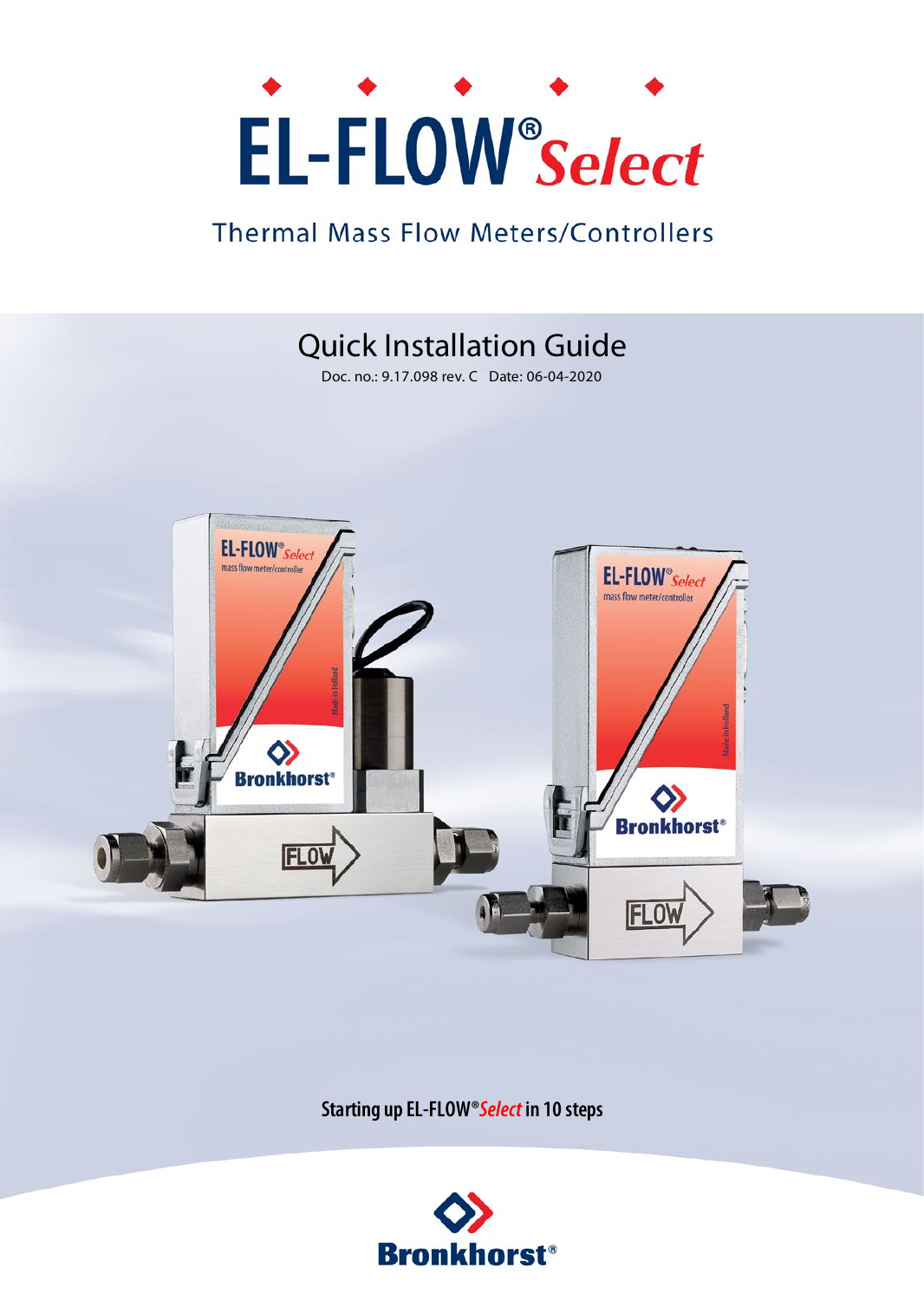## SCOPE OF THIS GUIDE

This Quick Installation Guide covers the **EL-FLOW®** *Select* (including Metal Sealed) series Digital Mass Flow Meters and Controllers for gases. These instruments are designed for laboratory and clean processing conditions and are suited to measure and control flow ranges between 0,014…0,7 mln/min and 8…1670 ln/min, at pressures between vacuum and 400 bar. **EL-FLOW®** *Select* instruments are equipped with a digital printed circuit board, featuring diagnostics, alarm and counter functions, digital communication (RS232) and a PID controller. Thanks to the 'multibus' concept, instruments can be equipped with an onboard fieldbus interface as an option. The Multi Fluid / Multi Range option (to be specified at the moment of ordering) allows the user to select flow ranges and gas types, maintaining high accuracy and turndown ratio for measurement and control.

This Quick Installation Guide will help you start up your **EL-FLOW®** *Select* instrument in 10 steps, covering the following subjects:

- **1.** Checking functional properties
- **2.** Checking test pressure
- **3.** Checking piping
- **4.** Mounting/installing instrument
- **5.** Leak check

#### **6**. Electrical connection

- **7.** Analog/digital operation
- **8.** Multifunctional switch operation
- **9.** Purging
- **10.** Adjusting zero point

#### **Other applicable documents:**

- Manual **EL-FLOW®** *Select* series (document no. 9.17.099)

| <b>Interfaces</b>                 | Manual   | Hook-up diagram |
|-----------------------------------|----------|-----------------|
| - Analog/RS232 interface          | 9.17.027 | 9.16.119        |
| - EtherNet/IP interface           | 9.17.132 | 9.16.215        |
| - CANopen interface               | 9.17.131 | 9.16.217        |
| - DeviceNet™ interface            | 9.17.026 | 9.16.122        |
| - EtherCAT <sup>®</sup> interface | 9.17.063 | 9.16.124        |
| - FLOW-BUS interface              | 9.17.024 | 9.16.120        |
| - Modbus ASCII / RTU interface    | 9.17.035 | 9.16.123        |
| - PROFIBUS DP interface           | 9.17.025 | 9.16.121        |
| - PROFINET interface              | 9.17.095 | 9.16.148        |
| - Modbus TCP interface            | 9.17.035 | 9.16.234        |
| - Custom bus & I/O configurations | n/a      | 9.16.118        |
|                                   |          |                 |

• The instrument manual and hook-up diagrams can be downloaded from the **EL-FLOW® Select** product pages on the *Bronkhorst website: www.bronkhorst.com/products*

*Other documents can be found on our general download page (www.bronkhorst.com/downloads)*

## Starting up

#### **1 Check functional properties** Before installing the instrument, check if the properties stated on the M1820XXXXA instrument label match your requirements: F-201CV-10K-RAD-88-V • Flow and/or pressure rate 5 bar (a) / 1 bar (a)<br>20°C. N.C. Control Valve Media to be used in the instrument Upstream and downstream pressure(s) Operating temperature • Valve type (N.C. - Normally Closed / N.O. - Normally Open) • Input and output signal **2 a. Check pressure rating** Before installation, make sure that the pressure rating is in accordance with the safety factor of your application. 8 The tested pressure is stated on the instrument with a red label. If this label is missing, or if the tested pressure is insufficient, the instrument must **not** be mounted in the process line and should be returned to the factory.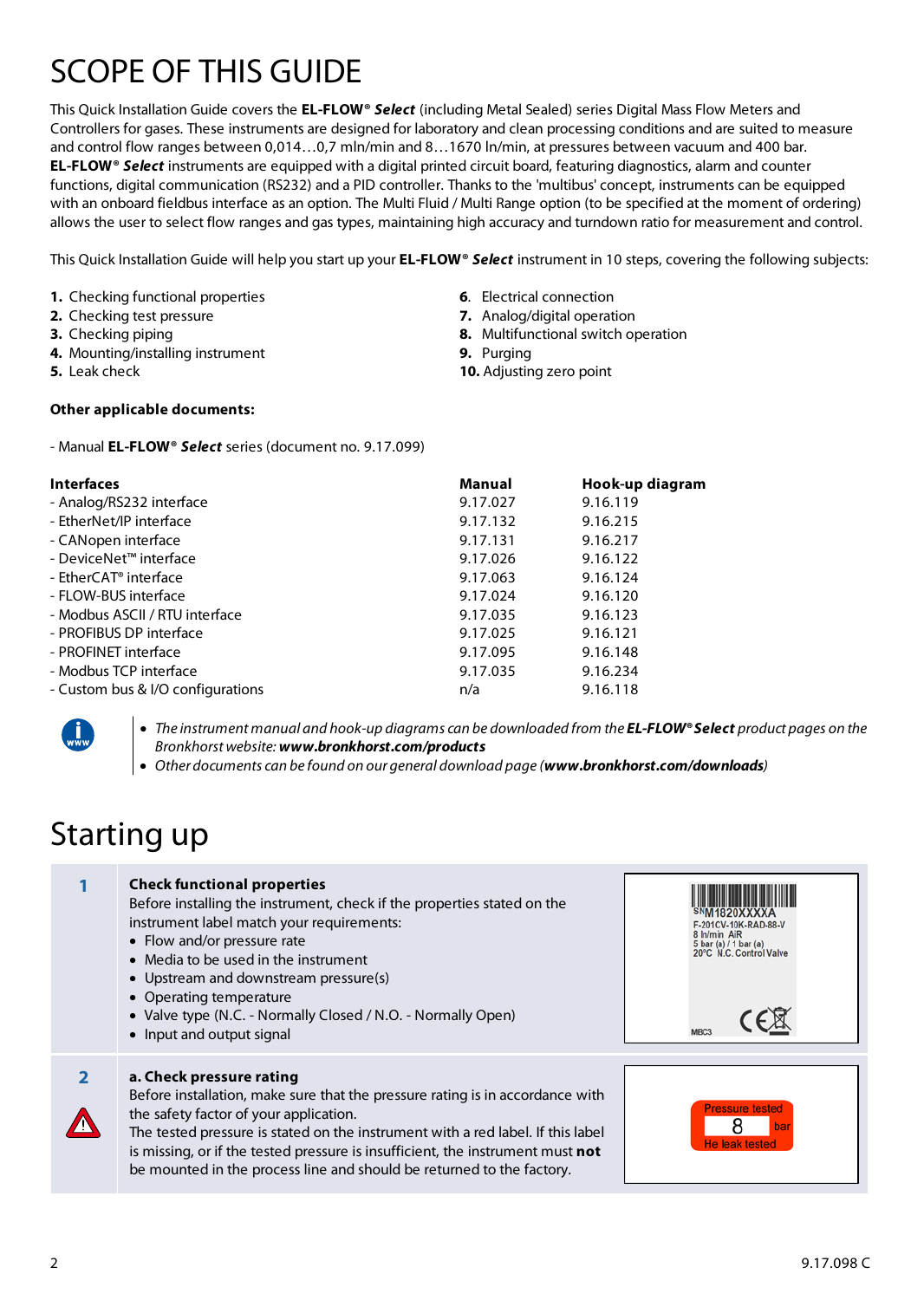|   | <b>EL-FLOW</b> <sup>®</sup> instruments are suitable for use at temperatures between -10 and +70 °C. The instrument housing has<br>ingress protection rating IP40, implying that the equipment is suited for general purpose indoor (dry) applications,<br>like laboratories and machine enclosures.                                                                                                                                                                                                                                                                                                                    |  |  |
|---|-------------------------------------------------------------------------------------------------------------------------------------------------------------------------------------------------------------------------------------------------------------------------------------------------------------------------------------------------------------------------------------------------------------------------------------------------------------------------------------------------------------------------------------------------------------------------------------------------------------------------|--|--|
| 3 | Check if system piping is clean<br>EL-FLOW",<br>For reliable operation, always make sure the fluid stream is clean.<br>Use filters to ensure a moisture, oil and particle free gas stream<br>(recommended pore-size: 5 µm).<br>If back flow can occur, the use of a downstream filter and a check valve is<br>also recommended. Select a suitable filter size, to avoid a too high pressure<br>drop.<br><b>FLOW</b><br><b>FLOW</b>                                                                                                                                                                                      |  |  |
| 4 | <b>Install fluid connections</b><br>Mount the instrument in the line in accordance with the flow arrow on the<br>instrument body. Tighten the fluid connections according to the<br>instructions of the supplier of the fittings. The use of Swagelok® RS-type<br>stainless steel adapters is recommended.<br>30460                                                                                                                                                                                                                                                                                                     |  |  |
|   | Mounting the instrument in the upright position is preferred, especially if the operating pressure will be higher than<br>10 bar. When mounting the instrument in a position with upward or downward flow, adjusting the zero point is<br>advised (see step 10).                                                                                                                                                                                                                                                                                                                                                        |  |  |
|   | Avoid installation in close proximity of mechanic vibration and/or heat sources.                                                                                                                                                                                                                                                                                                                                                                                                                                                                                                                                        |  |  |
| 5 | <b>Leak check</b><br>Check the fluid system for leaks before applying pressure, especially if toxic, explosive or other dangerous fluids<br>are used.                                                                                                                                                                                                                                                                                                                                                                                                                                                                   |  |  |
| 6 | <b>Electrical connection</b><br>Electrical connections must be made with standard cables or according to the applicable hook-up diagram (see<br>page 2): EL-FLOW® Select instruments are powered with +1524 Vdc.<br>7.03.323   DeviceNet™ M12 cable<br>7.03.366   RS232 T-part DB9<br>FL-FLOW<br>EL-FLOW<br>Fieldbus communication<br>- Power supply<br>Cable:<br>7.03.319<br>7.03.004 (3m)<br>DeviceNet™ M12 Y-adapter<br>7.03.536 (5m)<br>◇<br>◈<br>7.03.422<br>7.03.537 (10 m)<br>EL-FLOW<br>pips<br><b>FLOW</b><br><b>FLOW</b><br>9.09.122   RS232<br>7.03.367   RS232<br>USB2.0 converter<br>DB9-female (optional) |  |  |

**b. Check operating conditions**

"B. Digital RS232 connection powered by plug in C. Fieldbus (e.g. DeviceNet ) (Analog connection powersupply